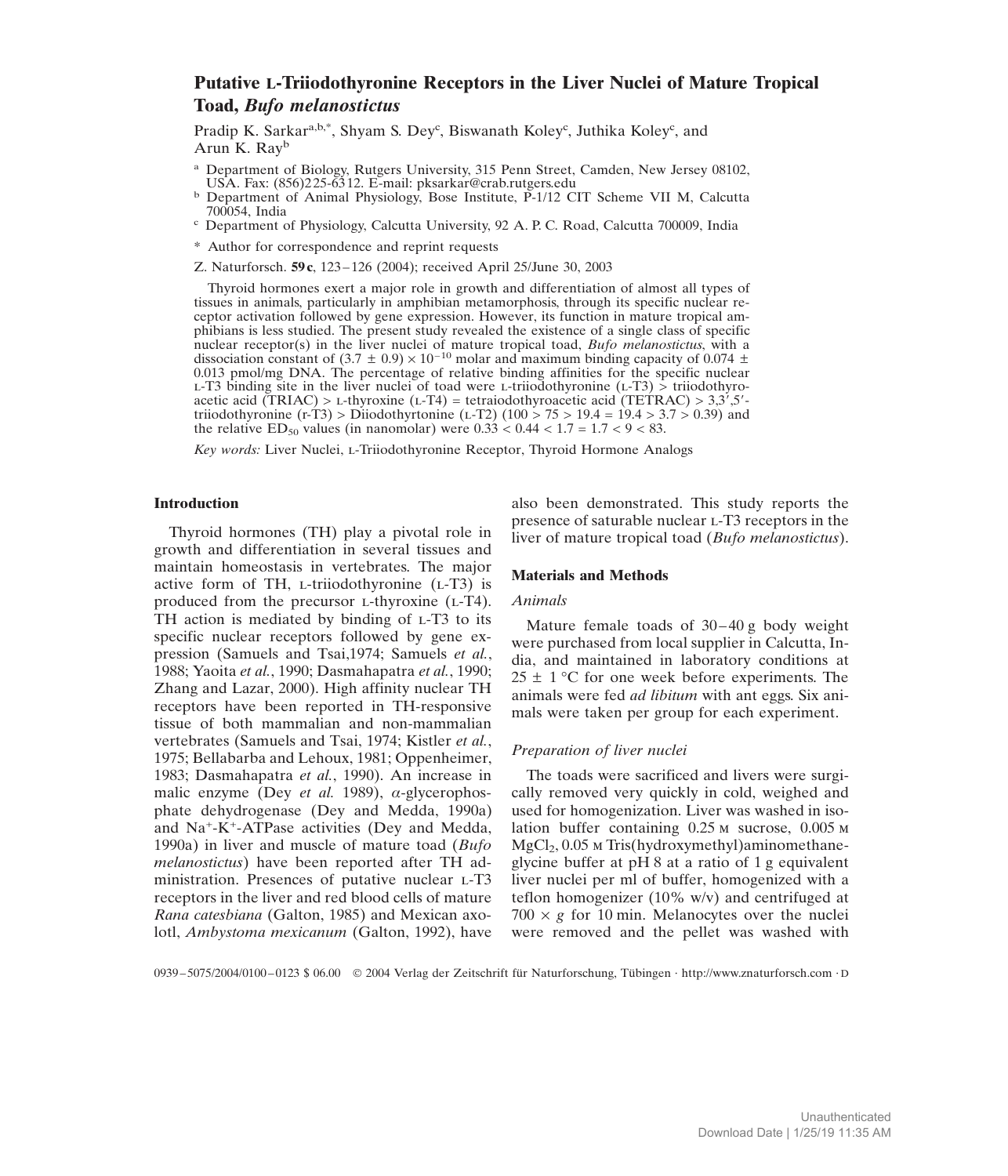buffer. The liver nuclei were separated from melanin granules by repeated washings, resuspended in 0.25 m sucrose and layered over 2.1 m sucrose solution and centrifuged at  $125000 \times g$  for 60 min. The pellet obtained was further washed and used as purified nuclei for the binding assay.

### *In vitro hormone binding assay*

Purified nuclear fractions  $(12-24 \text{ mg DNA per})$ assay) were incubated with  $10 \text{ pm}[^{125}I]$  L-T3 (71 MBq, Amersham International) in a buffer containing 0.05 m Tris, 0.25 m sucrose, 0.001 m MgCl<sub>2</sub>, 0.001 M EDTA and 0.005 M 2-mercaptoethanol, pH 8, for 2 h with or without increasing concentrations of unlabeled  $L-T3$  and analogs (1  $\times$  $10^{-6}$  M to  $1 \times 10^{-12}$  M) in a final volume of 1 ml. The binding affinities of the following thyroid hormone analogs relative to L-T3 were determined by their ability to compete with  $[125]$  L-T3 for the nuclear binding sites: l-T4, triiodothyroacetic acid (TRIAC), tetraiodothyroacetic acid (TETRAC),  $3,3',5'-T3$  (r-T3) and L-diiodothyronine (T2). All these analogs were dissolved in a minimum volume of 0.1 n NaOH and diluted with 0.05 m Tris-HCl buffer, pH 8. Non-specific binding was determined by adding  $15.4 \mu M$  L-T3. Bound and free [<sup>125</sup>I] L-T3 was separated by addition of 1 ml of 24% polyethylene glycol to a final volume of 1 ml of assay mixture (total volume 2 ml). The maximum binding capacity  $(B_{\text{max}})$  and the dissociation constant  $(K_d)$  were determined by Scatchard plot analysis (Scatchard, 1949). The DNA content was estimated by the method of Croft and Lubran (1965).

### *Statistical analyses*

Statistical Analyses were performed by Student's *t*-test. P < 0.05 was considered as significant. Sigmastat software was used for all statistical analyses. All data were presented as mean  $\pm$  SEM (standard error of mean).

#### **Results**

### *T3 binding site in mature toad liver nuclei*

*In vitro* binding studies revealed the presence of one type of saturable high affinity and limited capacity binding sites for l-T3 in adult toad liver nuclei. The mean values for dissociation constant  $(K_d)$  and maximum binding capacity  $(B_{\text{max}})$  found in four experiments performed in triplicate were

 $(3.7 \pm 0.9) \times 10^{-10}$  M and 0.074  $\pm$  0.013 pmol/mg DNA, respectively (Fig. 1).

## *Binding affinities of thyroid hormone analogs*

The relative order of potencies of binding affinities for the toad liver nuclei binding site in the presence of different TH analogs was as follows:  $L-T3 > TRIAC > L-T4 = TETRAC > r-T3 > T2$ (Fig. 2). The concentrations of analogs required to displace 50% specific binding  $(ED_{50}$  value) of  $[$ <sup>125</sup>I] L-T3 to its nuclear binding site were also in the same order (Table I).

#### **Discussion**

Adequate reports are not available regarding the presence of  $L-T3$  binding sites in the liver nuclei of mature toad (*Bufo melanostictus*). The find-



Fig. 1. Scatchard plot of  $\lceil 125 \rceil$  L-triiodothyronine (L-T3) binding in the mature toad liver purified nuclear fraction. The solid line indicates a single class of high affinity binding sites  $(\bullet)$  having a dissociation constant  $(K_d)$  of  $(3.7 \pm 0.9) \times 10^{-10}$  M and maximum binding capacity  $(B_{\text{max}})$  of 0.074  $\pm$  0.013 pmol/mg DNA.  $K_d$  and  $B_{\text{max}}$ were determined by first-order linear regression analysis (solid line) using Sigma Plot software. Data represent mean  $\pm$  SEM of four sets of experiments performed in triplicate. The vertical bars denote SEM. Dash-dot line represents 99% confidence interval. Correlation coefficient  $(r^2)$  value for the Scatchard plot was 0.96. The inset shows the saturation of the binding sites (solid line) and 99% confidence intervals (dash-dot line) with increasing concentrations of  $L-T3$ . Correlation coefficient  $(r^2)$  value for the saturation curve was 0.99.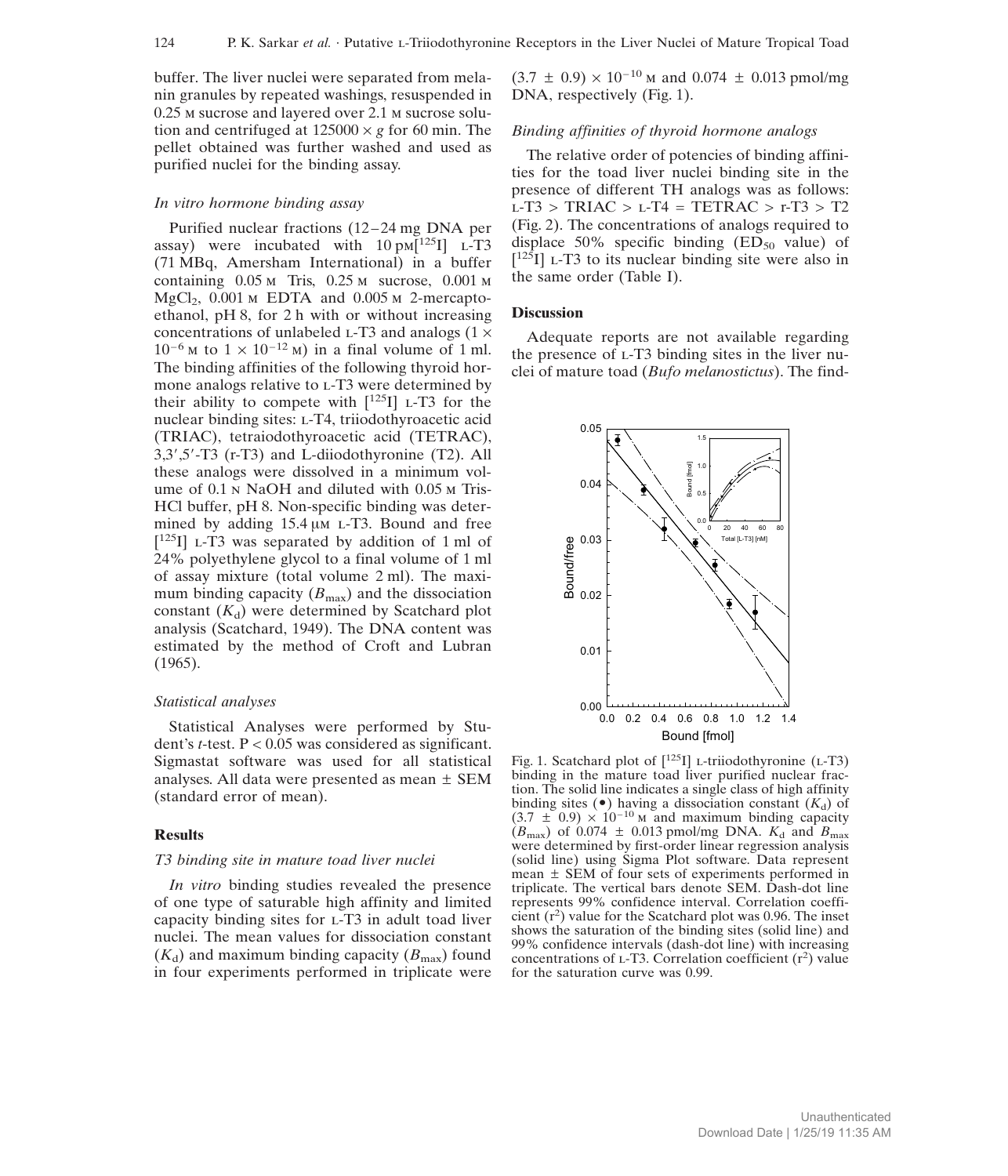Table I. Relative binding of L-T3 and different TH analogs for the [125I] L-T3 binding sites of the liver nuclei of *Bufo melanostictus*. The results are means of four experiments performed in triplicate. ED<sub>50</sub> is the concentration of analog that displaces 50% of the bound  $\binom{125}{12}$  L-T3.

| Analog                             | $ED_{50}$<br>[nM] | Relative nuclear binding<br>$(\% L-T3)$<br>Mean $\pm$ SEM |
|------------------------------------|-------------------|-----------------------------------------------------------|
| $L$ -Triiodothyronine ( $L$ -T3)   | 0.33              | 100                                                       |
| Triiodothyroacetic acid (TRIAC)    | 0.44              | $75 \pm 10$                                               |
| $L$ -Thyroxine $(L$ -T4)           | 1.7               | $19.4 \pm 3.3$                                            |
| Tetraiodothyroacetic acid (TETRAC) | 1.7               | $19.4 \pm 6.1$                                            |
| 3,3',5'-Triiodothyronine (r-T3)    | Y                 | $3.7 \pm 1$                                               |
| Diiodothyronine (T2)               | 83                | $0.39 \pm 0.05$                                           |



Fig. 2. Representative curves of  $\left[125I\right]$  L-T3 binding to the purified liver nuclear fraction and its displacement by different thyroid hormone analogs: L-T4, triiodothyroacetic acid (TRIAC), tetraiodothyroacetic acid (TE- $TRAC$ ),  $3,3',5'$ -triiodothyronine (r-T3) and diiodothyronine (T2). Purified toad liver nuclei were incubated with 10 pm  $\left[\frac{125}{1}\right]$  L-T3 under standard assay conditions alone (total binding) or in the presence of increasing concentrations of unlabeled thyroid hormone analogs. Data were plotted as the percentage of relative inhibition of saturable  $[125]$  L-T3 binding to nuclei in the presence of increasing concentrations of unlabeled analogs. Nonspecific binding was determined in the presence of  $15.4 \mu M$  of unlabeled  $L-T3$ .

ings from our observations suggest availability of high affinity saturable L-T3 binding sites in the liver nuclei of adult tropical female toad, *Bufo melanostictus* (Fig. 1). The Scatchard plot analyses of the present data are in favor with the hypothesis of single class of reversible high affinity  $[125]$  L-T3 binding sites. Presence of L-T3 binding sites in the liver nuclei of adult frog, *Rana catesbiana* (Galton, 1985) has been shown. The TH binding characteristics, particularly the equilibrium dissociation constant,  $K_d$  (3.7  $\times$  10<sup>-10</sup> m), of isolated liver cell nuclei of toad are closely related to the same order to those in fish livers, for example, in *Heteropneustes*  $f$ ossilis (Bloch):  $0.2 \times 10^{-10}$  m (Dasmahapatra *et al.*, 1990), in rainbow trout:  $1.4 \times 10^{-10}$  M (Darling *et al.*, 1982), in lake trout:  $6.84 \times 10^{-10}$  M (Weirich *et al.*, 1987), and in a number of other vertebrates indicating an evolutionary conservation of the specific l-T3-binding sites (Bres and Eales, 1988). The maximum binding capacity  $(B_{\text{max}})$  of L-T3 for specific nuclear receptors found in this experiment was  $0.074 \pm 0.013$  pmol/mg DNA and was closely related to that found in *Heteropneustes fossilis* (Bloch): 0.17 pmol/mg DNA (Dasmahapatra *et al.*, 1990), in Coho Salmon: 0.13 pmol/mg DNA (Darling *et al.*, 1982), in lake trout: 0.25 pmol/mg DNA (Weirich *et al.*, 1987), in rainbow trout: 0.1 pmol/ mg DNA (Bres and Eales, 1988). The  $B_{\text{max}}$  found in rat was 1.13 pmol/mg DNA, whereas the  $K_d$  was  $1.08 \times 10^{-9}$  M (Weirich *et al.*, 1987). Overall, the  $K_d$  and  $B_{\text{max}}$  were in reasonable agreements with those of amphibians and birds. Use of thyroid hormone analogs further suggests the specificity of the nuclear l-T3 binding sites in toad liver. Surprisingly, displacement studies also indicated that TRIAC, a TH analog, was only 25% less potent than L-T3 for the specific  $[125]$  L-T3 binding site in toad liver nucleus. Unlikely in different vertebrate animals, TRIAC showed 50-times more effectiveness than l-T3 in fish brain (Dasmahapatra *et al.*, 1991). However, the TH analog binding studies are in good agreement with other comparable studies in other vertebrates. The  $K_d$  value and the *B*max calculated from our experiment in adult *Bufo*